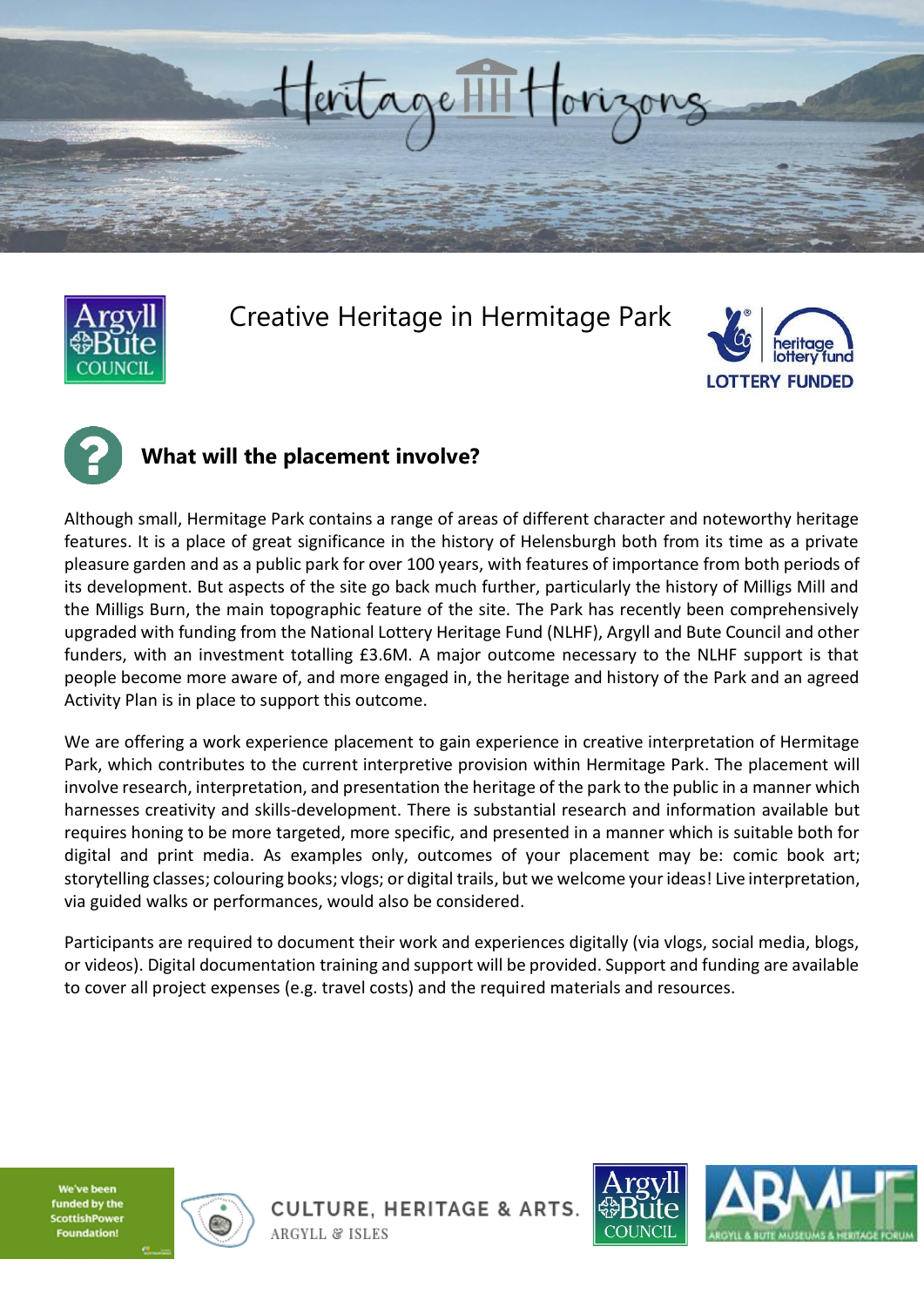



## **Where and for how long?**

The placement will involve both remote working with some site visits to the park for research, discussion, and if necessary, delivery of interpretation. Hermitage Park, Helensburgh is a short walk from the town centre which has good public transport links via train and bus. We envisage a 10-week placement, starting in early May but are prepared to be flexible around number of days per week.



### **What's in it for you?**

Your work will contribute to the public perception of a Green Flag Award winning park, and to raise awareness to both residents and visitors to Helensburgh of the heritage associated with the only urban park in Argyll and Bute. Your placement outcomes will be made available to the public to enjoy either as printed media or digital media, and we would encourage novel and innovative creative and interpretive approaches.

Mentoring and support will be offered by the Hermitage Park Manager (content) and supporting staff from Heritage Horizons (admin and creative mentoring). The budget covers full expenses (e.g. travel, accommodation) as well as for the production of interpretive materials. We will also happily consider any training needs that may be identified. Alongside tailored mentoring, training, and support, you will be supported to achieve an Archaeology Scotland Heritage Hero Award and a Trinity College Arts Award.

Please note, all material produced over the course of the placement is property of Argyll and Bute Council, as the client, however full acknowledgement will be given.



# **About you**

You should be self-motivated with an interest in the heritage sector. You should have experience, or be willing to gain experience, in the following skills:

• Research and writing skills - The interpretation should be provocative but relatable. The qualities we are looking for would include creative flair, determination, but also flexibility and advocacy skills. The project requires taking a large amount of information and distilling it down, where it is interpretive and accurate, so writing and editing skills are desirable.

We've been funded by the cottishPower undation!



**CULTURE, HERITAGE & ARTS. ARGYLL & ISLES**